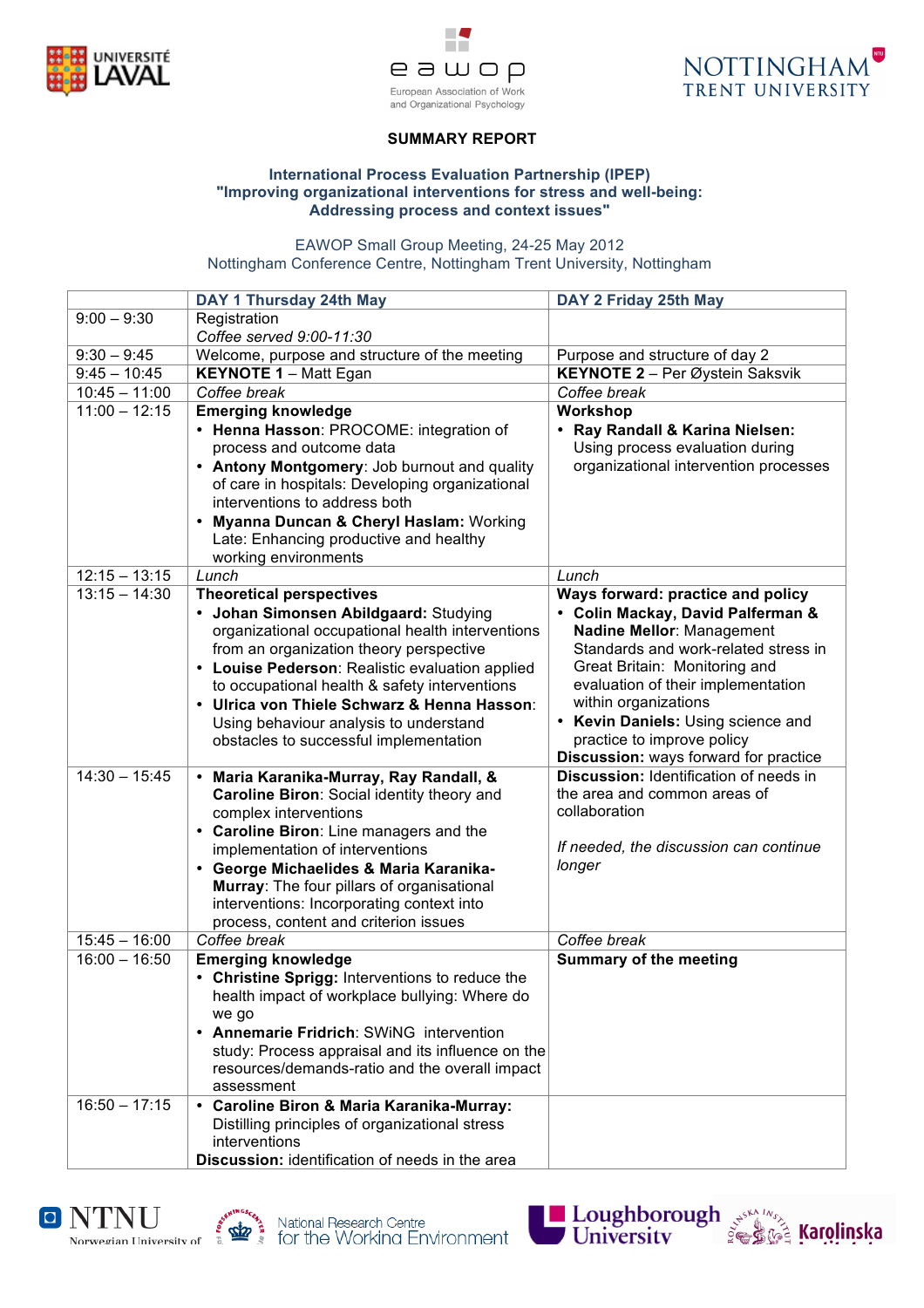





#### **International Process Evaluation Partnership (IPEP) "Improving organizational interventions for stress and well-being: Addressing process and context issues"**

# **1.Context et purpose of the meeting**

The broader context and need for this small group meeting is reflected in a number of important developments in the area, including numerous calls for an increased focus on process issues in the evaluation of organizational-level interventions (Biron, Gatrell, & Cooper, 2010; Egan, Bambra, Petticrew, & Whitehead, 2009; Murta, Sanderson, & Oldenburgh, 2007; Semmer, 2011), a special issue in the journal *Work & Stress* that was recently published (Cox, Taris, & Nielsen, 2010), several publications by the members of the organizing committee for this small group meeting (Hasson, 2010; Hasson, Andersson, & Bejerholm, 2011; Nielsen, Randall, & Albertsen, 2007; Nielsen, Randall, Holten, & Gonzalez, 2010; Tvedt, Saksvik, & Nytrø, 2009), and an edited volume to which is about to be published by Psychology Press (Biron, Karanika-Murray, & Cooper, 2012). Several members committed to this small group meeting have contributed to this volume (Daniels, Karanika-Murray, Mellor, & van Veldhoven, 2012; Randall & Nielsen, 2012; Tvedt & Saksvik, 2012), which demonstrates their interest in the topic of process evaluation. Overall, these studies and reviews reach two important conclusions. First, that there is growing evidence that **implementation processes are linked to intervention outcomes**. Second, that **too little is known about how to collect data on intervention processes and integrate it with outcome / effect evaluation**. One of the key aims of this meeting is to advance progress on these two issues.

Organizations worldwide are facing major challenges in terms of changes in work and the economy, the introduction of new technology, and the increasing diversity of the workforce (Dewe & Kompier, 2008). In turn, these changes translate into pressures to manage the health and performance of the workforce and by extension the productivity of the organization. In many countries and regions such interventions are supported by legislation for organizations to look after their employees (European Agency for Safety and Health at Work, 2010). In the UK, for example, the government's initiative to keep workers healthy and in an employment relationship by emphasizing prevention (Dame Carol Black's Report; Black, 2008) is directly in line with the purpose of this meeting. In order to understand **why** and **how** interventions succeed or fail more attention needs to be paid to the context and processes by which they are developed, implemented and evaluated. A growing volume of scientific work from many of the participants to this meeting over the last few years has helped to strengthen the agenda on organizational interventions and the management of psychosocial risks. The proposed meetings will be designed to further our understanding of the nature of the processes and contextual issues that can impact on the outcomes of organizational-level interventions. The meetings will also be used to guide future research in this area by developing new partnerships between researchers.

## **More specifically, this small group meeting aimed to:**

- a. Help researchers to improve the development, implementation, and evaluation of organizational initiatives designed to reduce exposure to psychosocial risks, to promote healthy organizations, and healthy workers;
- b. Share existing practices and frameworks on intervention process evaluation;
- c. Strengthen existing partnerships and foster new partnerships between researchers in order to promote international collaborations on this topic;
- d. Initiate a reflexion about the key markers that should be considered in developing a conceptual framework on the processes and contextual factors influencing organizational interventions for stress and well-being.

### **2.Organizing committee**

- ! Caroline Biron, Assistant professor, Laval University, Canada
- ! Henna Hasson, Senior researcher, Medical Management Centre (MMC) at Karolinska Institutet, Stockholm, Sweden.
- ! Maria Karanika-Murray, Senior lecturer, Nottingham Trent University, United Kingdom
- ! Karina Nielsen, Professor, National Research Centre for the Working Environment, Denmark
- Ray Randall, Senior Lecturer, Loughborough University, United Kingdom
- Sturle D. Tvedt, PhD research fellow, Norwegian University of Science and Technology, Norway





National Research Centre  $\left[ \bigotimes_{i=1}^{\infty} \mathbb{I} \right]$  for the Working Environment

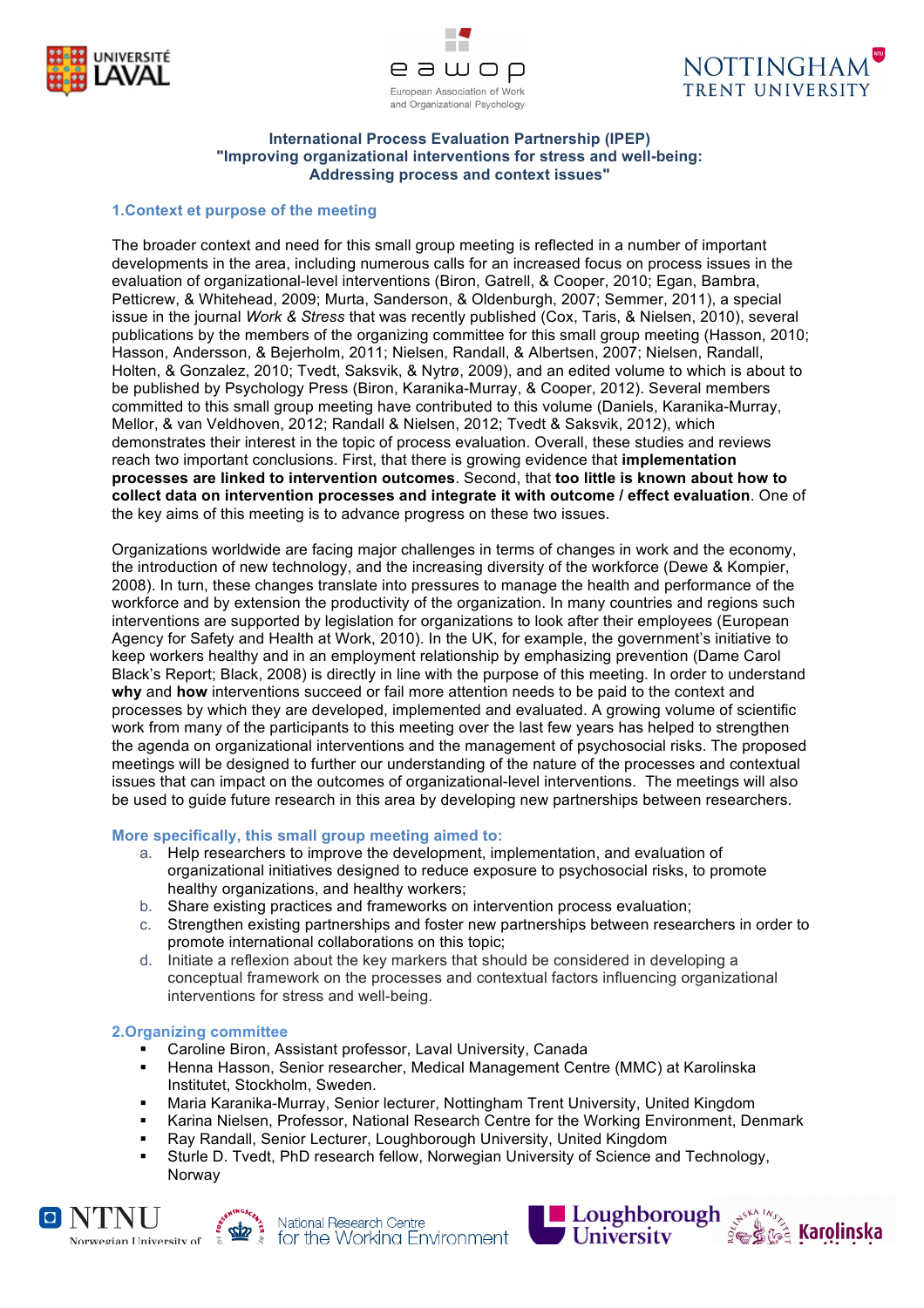



# **3.Agenda**

In order to help researchers improve organizational interventions, share existing practices and frameworks on process evaluation, strengthen and develop new partnerships, and initiate a reflexion on the key components of a framework on process evaluation, the following initiatives were agreed on as direct outcomes of this small group meeting.

| Agenda                                                                              | Responsibility | Schedule                                                  |
|-------------------------------------------------------------------------------------|----------------|-----------------------------------------------------------|
| Position paper for EJWOP (by 25 Nov 2012)*                                          | Caroline?      | All to suggest what topic<br>they want to cover for paper |
|                                                                                     |                | Then agree focus and<br>arrange Skype meeting             |
| Executive summary of meeting for the EAWOP<br>website (2-5 pages) (by 25 Nov 2012)* | Caroline       | All to send notes to Caroline                             |
| Discuss possibility for a EJWOP special issue*                                      | Caroline       |                                                           |
| NIVA Nordic Network advanced courses                                                | Karina         | Send suggestions                                          |
| Network on intervention evaluation Georg Bauer                                      | Karina to      |                                                           |
|                                                                                     | contact        |                                                           |
|                                                                                     | Georg Bauer    |                                                           |
| Springer book series: Book on intervention methods<br>(May 2013)                    | Karina         | All to send suggestions                                   |
| <b>IPE network on LinkedIn</b>                                                      | Myanna         | Done                                                      |
| Repository of resources/publications                                                | 7              | To upload on LinkedIn group                               |
| Collect presentations to share with meeting<br>participant                          | Caroline       |                                                           |
| APA/NIOSH conference May 2013: workshop,<br>symposium, IPEP meeting                 | Caroline       | Deadline 1 Oct 2012                                       |
| EAWOP conference May 2013: workshop,<br>symposium, IPEP meeting                     | Caroline       | Deadline 31 Sept 2012                                     |
| Canadian research council: application to support<br><b>IPEP (Oct 2012)</b>         | Caroline       | October 2012                                              |
| UK Economic and Social Research Council -                                           | Maria and      | September/October 2012                                    |
| networks funding scheme: application to support<br>IPEP (Sept/Oct 2012?)            | Ray            |                                                           |
| EU $7th$ framework programme focus on process<br>evaluation                         | All            |                                                           |
| Special issue on intervention theory for Human                                      | Maria          |                                                           |
| Relations (suggested by Kevin)                                                      |                |                                                           |
|                                                                                     |                |                                                           |

Several additional initiatives emerged as a result of the meeting and its outputs, including:

- an international research collaboration funded by the Swedish research council
- a pre-conference workshop at the 2013 APA/NIOSH conference in order to merge IPEP with another group of researchers from Switzerland
- two edited books to be published by Springer







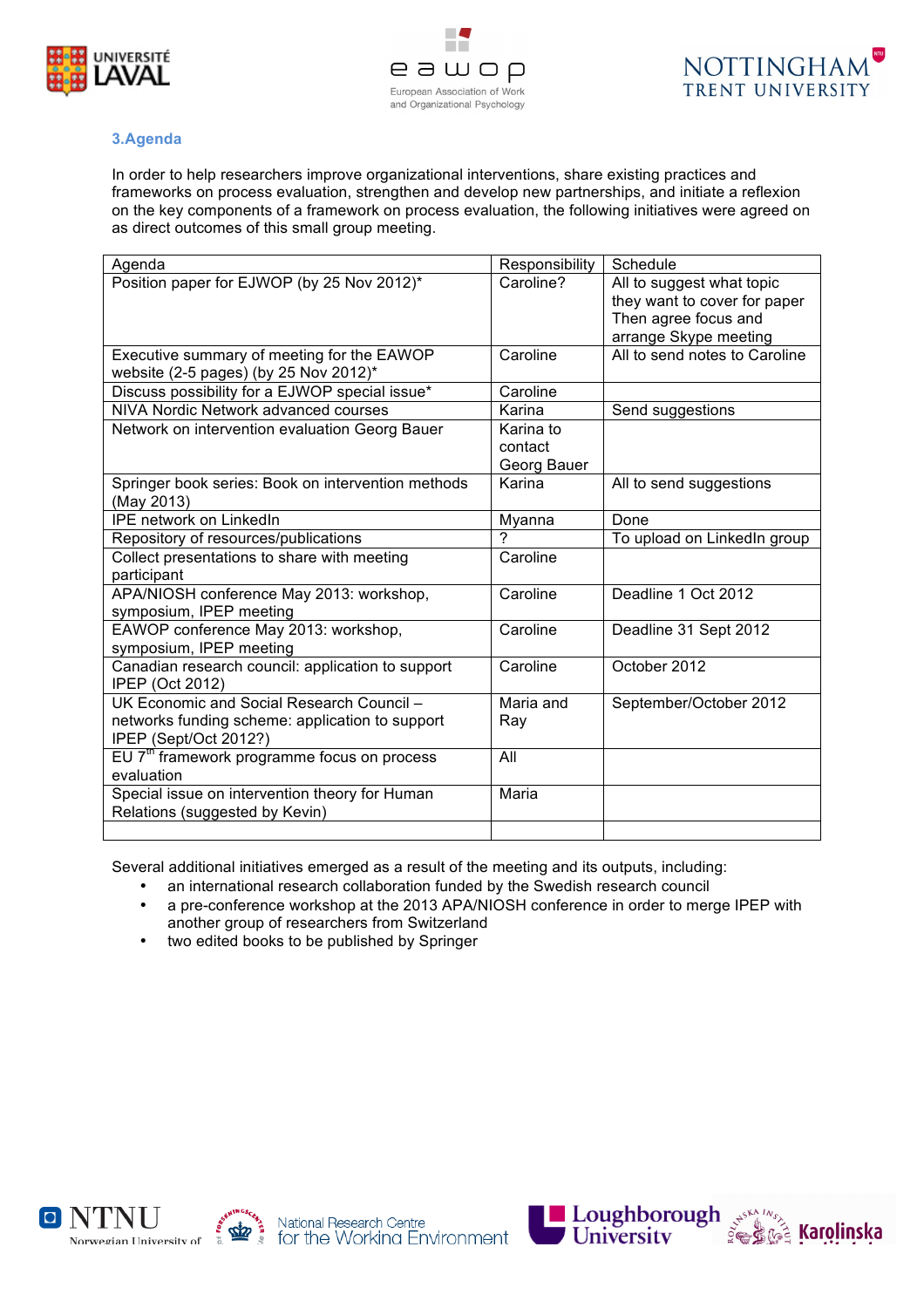



## **4.Keynotes**

**Matt Egan:** Medical Research Council, Social and Public Health Sciences Unit, University of Glasgow, UK

The basic premise of the session was that process and outcome evaluation need to be both included in applied intervention research. If possible the two should be integrated but there were significant challenges associated with achieving this. There were, however, some notable examples of this being done – with some success. It was also possible to 'code' details of process evaluation found in extant published research to reach some preliminary conclusions about the links between process and outcome of organizational interventions. It was noted that this coding scheme needed further development and testing.

The presentation included a detailed discussion of the Gatehouse study – a schoolbased intervention aimed at reducing healthrisk behaviours among students. The hypothesised working mechanism was increased 'connectedness' in young people that would be stimulated through intervention activities. The intervention was flexible: it was a framework given to schools so that each could tailor and implement their own approach to intervention delivery. The study examined a wide range of factors – including school and societal contexts and understanding of the intervention – that could have been linked to intervention outcomes as part of the intervention process. It was found that good implementation took place in the majority of intervention sites, and that health outcomes were better in these sites than they were in control-sites. However, it was found that connectedness did not change – if that had been the focus of the evaluation then the findings would have been incorrect (i.e. that the intervention mechanism was not activated). Since we know the intervention was implemented and something changed in the intervention group only, and not in the control group, some other mechanisms were activated to produce the desired results. This is a rather strong demonstration of the value of mixed methods including implementation evaluation over a reliance on controlled patterns of

exposure to test a single pre-identified change mechanism.

The reviews presented focused on the predictions of the demands, control, support model and included the evaluation of a range of interventions (work re-organization, shift work, working hours etc.). Relatively few studies were found that met the criteria for strong quasi-experimental design, and this was unsurprising given the challenges involved in establishing and maintaining such designs. To bolster the evaluation of these studies, a process evaluation checklist had been developed including issues such as delivery collaborations, managerial support, resources and employee support. These were some criteria that added to the evaluation of the interventions that were reviewed. However, it was reported that this checklist could only be applied as a guide to the quality of the intervention as the robustness of the intervention delivery was not discussed in detail in many of the reviewed studies. It was argued that a much more complete reporting of the implementation process is required – this would allow richer coding to be used in quantitative reviews. It was also argued that a qualitative approach to process evaluation could yield the level of detail required to properly establish the quality of the intervention process – and thus shed additional light on its links to intervention outcomes.

The data presented was set within a discussion of established guidance for intervention evaluation (e.g. from the Medical Research Council). These point to the importance of uncovering 'how', 'when' and 'for whom' in intervention research (as well as the dominant 'what works'). There is a very wellestablished argument (through published and respected reviews) that to get beyond the question of 'what works' theory-based evaluation that draws upon qualitative research and survey methodologies is needed to capture additional data on change processes. Thus, process and outcome evaluation are both needed – one without the other can lead to a false and / or confusing picture of likely intervention effectiveness.







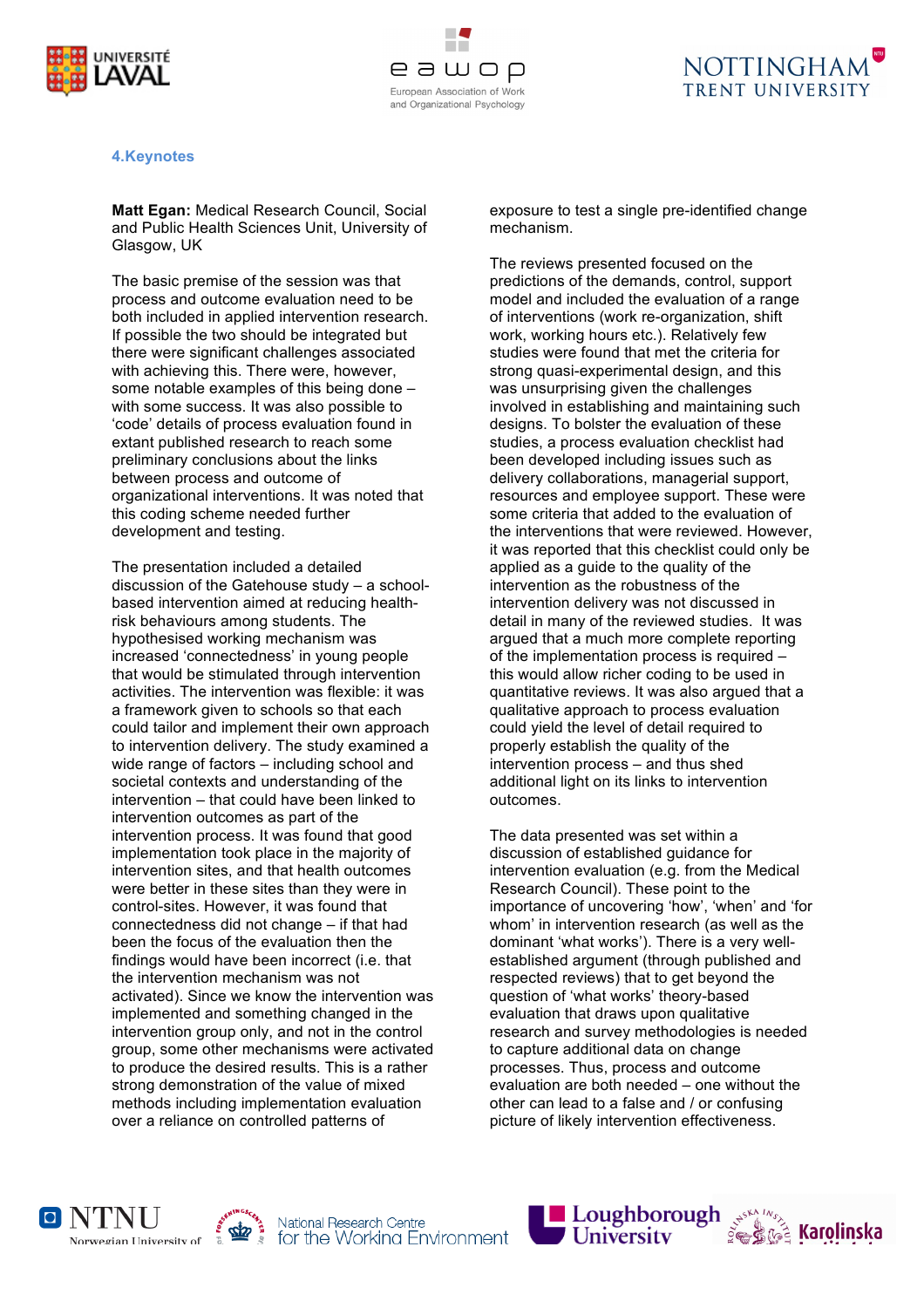





#### **Per Øysten Saksvik Norwegian University of Science and Technology, Norway**

The main thrust of this presentation was to highlight the various problems in intervention research and to consider what can be learned from these problems. Cases of organizational interventions and changes were presented to highlight lessons to be learned.

The first study was presented was conducted in the elderly care sector and aimed to improve workers' health. This was one of the first study in the field to include process evaluation. Based on theories of employee participation and democracy, stress prevention, and organizational learning, the core idea of the intervention was to increase employee involvement in the decision-making process. Involvement and participation are seen as essential elements in undertaking planned change and pursuing an organizational learning culture. The results showed significant changes over time on the main variables, but no differences between the intervention and the control group. Some conclusions: Researchers designed the intervention that was too complicated for the organizations to conduct: participants' time constraints, participants' apprehension about seeing any results from the intervention, interactional and organizational constraints could explain the results obtained.

Another study was conducted in the health care sector was a natural intervention. The results highlighted the importance of context: some units had different strategies to handle with sickness leave. For instance, it was sanctioned in some units.

In a study where working hours were reduced to 6 instead of 8 hours, other problems arose. For example, employees had to work more intensively (without breaks) during the 6 hours. In the end, the intervention had no clear effect on productivity measures and health. The employees were allowed to choose between 6 and 8 hours work day after the study (a practice which is still in use). These unintended effects also have to be taken into account in the study design.

## **What can we learn from organizational change?**

The healthy change process model (HCPI)– (Saksvik et al., 2007; Tvedt & Saksvik, 2012; Tvedt et al., 2009) is a quite complex model that has been developed to optimize the management of organizational change processes. These processes are better managed when more attention is paid to the local norms and diversity in employees reactions and perceptions. Early role clarification, manager availability, and using constructive conflicts to deal with change were also important factors constituting a healthy change process. The healthiness of the change process can enhance the psychosocial work environment, and reduce the stressful aspects of change.

In conclusion, the way interventions are being implemented has an effect on the outcomes. Process is important, but the actual *content* of intervention also matters. The intervention process is important but the researcher has to know the main characteristics of the context, as well as the content of interventions. Results may appear after several years ("3Ts" of intervention: Things Take Time).







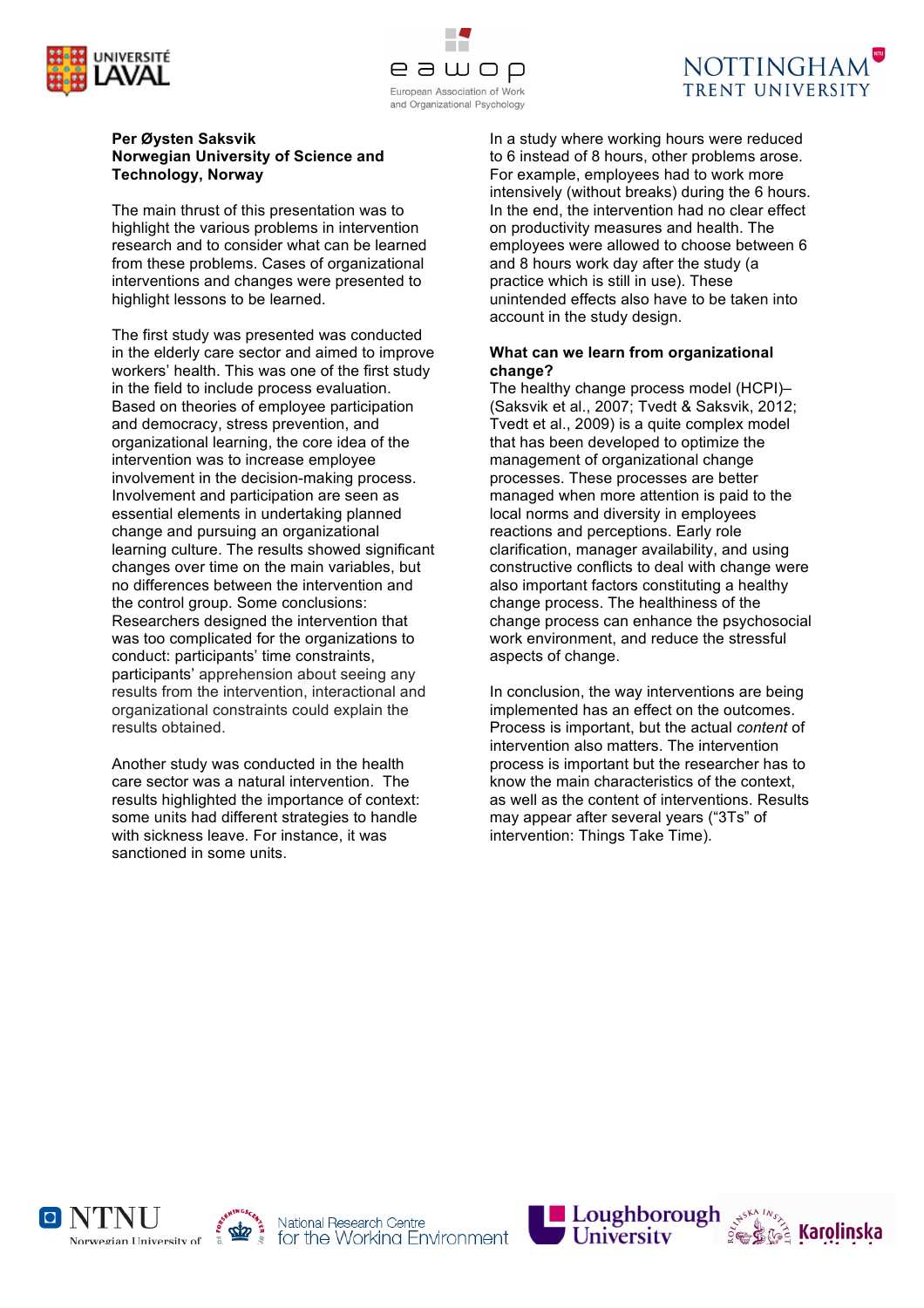





## **5.Participants' affiliation and contact details**

| <b>Participants</b> |                                      | <b>Email</b>                    | <b>Affiliation</b>                                                                                                                                                                                                       |
|---------------------|--------------------------------------|---------------------------------|--------------------------------------------------------------------------------------------------------------------------------------------------------------------------------------------------------------------------|
| 1.                  | Johan Simonsen<br>Abildgaard         | Johan.Abildgaard@psy.ku.dk      | Department of Psychology,<br>University of Copenhagen,<br><b>Denmark</b>                                                                                                                                                 |
| 2.                  | <b>Caroline Biron</b>                | Caroline.biron@fsa.ulaval.ca    | Department of management,<br>Faculty of administrative<br>sciences, Laval University,<br>Canada                                                                                                                          |
| 3.                  | Sian Buckley                         | sian.buckley@ntu.ac.uk          | Division of Criminology, Public<br><b>Health and Policy Studies</b><br>Nottingham Trent University, UK                                                                                                                   |
| 4.                  | <b>Kevin Daniels</b>                 | kevin.daniels@uea.ac.uk         | Norwich Business School,<br>University of East Anglia, UK                                                                                                                                                                |
| 5.                  | Myanna Duncan (and<br>Cheryl Haslam) | M.Duncan@lboro.ac.uk            | Work & Health Research Centre<br>School of Sport, Exercise and<br><b>Health Sciences</b><br>Loughborough University<br><b>UK</b>                                                                                         |
| 6.                  | Matt Egan                            | matt@sphsu.mrc.ac.uk            | Medical Research Council, Social<br>and Public Health Sciences Unit,<br>University of Glasgow, UK                                                                                                                        |
| 7.                  | Anne-Marie Fridrich                  | afridrich@ethz.ch               | Division Public and<br><b>Organizational Health</b><br>Institute of Social and Preventive<br>Medicine, University of Zürich<br>and<br>Center for Organizational and<br>Occupational Sciences, ETH<br>Zurich, Switzerland |
| 8.                  | Henna Hasson                         | henna.hasson@ki.se              | <b>Medical Management Centre</b><br>(MMC) at Karolinska Institutet,<br>Stockholm, Sweden                                                                                                                                 |
| 9.                  | Maria Karanika-<br>Murray            | maria.karanika-murray@ntu.ac.uk | School of Social Sciences,<br>Nottingham Trent University, UK                                                                                                                                                            |
|                     | 10. Colin Mackay                     | colin.mackay@hse.gsi.gov.uk     | Health & Safety Executive, UK                                                                                                                                                                                            |
|                     | 11. George Michaelides               | george.michaelides@gmail.com    | London School of Economics and<br>Political Sciences, UK                                                                                                                                                                 |
|                     | 12. Louise Møller<br>Pedersen        | Lmpd@dps.aau.dk                 | Department of Political Science,<br>University of Aalborg, Denmark                                                                                                                                                       |
|                     | 13. Anthony Montgomery               | antmont@uom.gr                  | Psychology of Work and<br>Organisations, University of<br>Macedonia, Thessaloniki, Greece                                                                                                                                |
|                     | 14. Karina Nielsen                   | kmn@arbejdsmiljoforskning.dk    | National Research Centre for the<br><b>Working Environment, Denmark</b>                                                                                                                                                  |
|                     | 15. David Palferman                  | david.palferman@hse.gsi.gov.uk  | Health & Safety Executive, UK                                                                                                                                                                                            |
|                     | 16. Ray Randall                      | R.Randall@lboro.ac.uk           | School of Business and<br>Economics, Loughborough<br>University, UK                                                                                                                                                      |
|                     | 17. Per Oystein Saksvik              | per.saksvik@SVT.NTNU.NO         | Norwegian University of Science<br>and Technology, Norway                                                                                                                                                                |
|                     | 18. Christine A. Sprigg              | c.a.sprigg@sheffield.ac.uk      | Institute of Work Psychology<br>$($ IWP $)$<br><b>Management School</b><br>University of Sheffield, Sheffield,                                                                                                           |
|                     | 19. Ulrica von Thiele                | uvt@psychology.su.se            | Department of Psychology,                                                                                                                                                                                                |







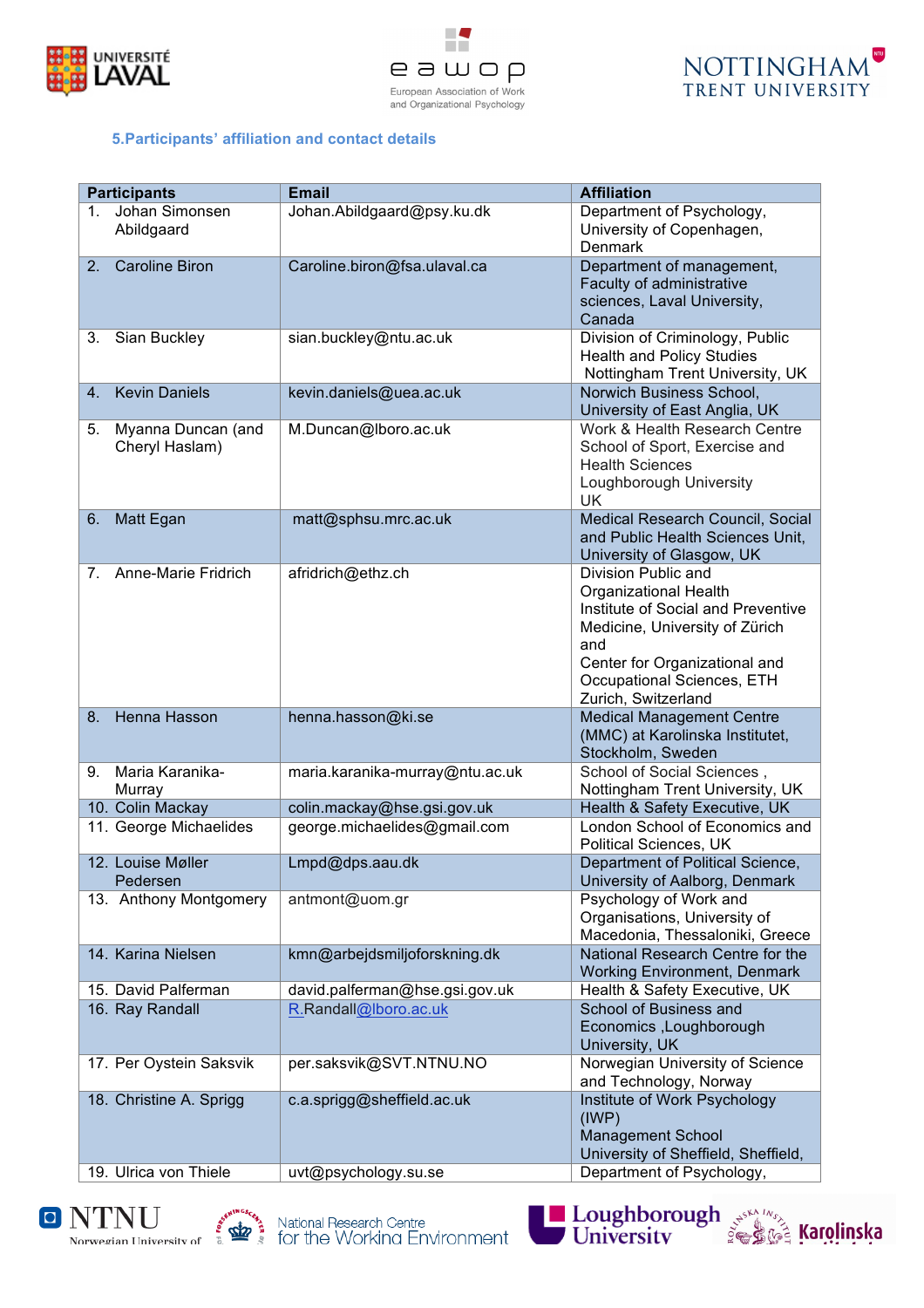





Schwarz **Stockholm University, Sweden** 

### 6.**ABSTRACTS and DISCUSSIONS DURING THE SMALL GROUP MEETING**

#### **PROCOME Study. Hasson, H. et al.**

Henna Hasson, Ulrica von Thiele Schwarz, Karina Nielsen, Caroline Biron Current research has a good knowledge of factors that hinder and facilitate the implementation of an intervention. However, it is unclear how different factors of implementation influence the interventions outcomes, e.g. employees' wellbeing.

The purpose of the presentation is to discuss issues related to integration of process and outcome data on workplace health-promotion interventions. The purpose of such analyses would be to study the significance of various implementation components for the intervention outcomes. For instance, the following questions could be investigated:

- 1. What is the impact of factors concerning the *implementation* of workplace healthpromotion interventions on the interventions' effects, i.e. improvements in employees' health, wellbeing and sick leave rates? Factors include leaders' commitment and actions, employee participation, facilitation activities and exposure.
- 2. How do *individual factors* influence the intervention effects? Factors include employee motivation, readiness for change, health, expectations regarding intervention effects, and previous experiences of similar interventions.
- 3. How do *contextual factors* such as organizational culture, concurrent projects and organizational changes influence the effect of the intervention?
- 4. How much variance in the effects of interventions can be explained by the different variables at the individual, department and organizational levels?

The authors are interested in discussing integration of process and outcomes measures in relation to an empirical study that they are currently designing. The study consist of several intervention studies (n= 10 000 employees) with the aim to improve employees' work situation and health. All projects have data on process and effects that can be compared between the studies and countries. The process measures include questionnaire items for employees' experiences of implementation process, such as leaders' commitment and actions, participation, facilitation, exposure and readiness for change. The program effects are evaluated through employee self-rating of stress, health, sick presenteeism and sick leave.

There was some discussion around the use and development of quantitative measures of intervention processes: existing measures offered some promise but would need to be further developed and tested (including studies already planned as part of the PROCOME research, by Hasson et al.). Several comments were made about the productive use of qualitative methods (including case-study research) in evaluating interventions – one example mentioned by Kevin Daniels was the published work of Louise Fitzgerald (1999: AMJ), that may provide a useful template / inspiration for the research. The presenters encouraged others in the group to keep in touch with them if they wished to become involved in the PROCOME study or if they had further ideas for developing the research methodology. Funding applications to secure the resources needed to integrate such a large volume of data are on-going.







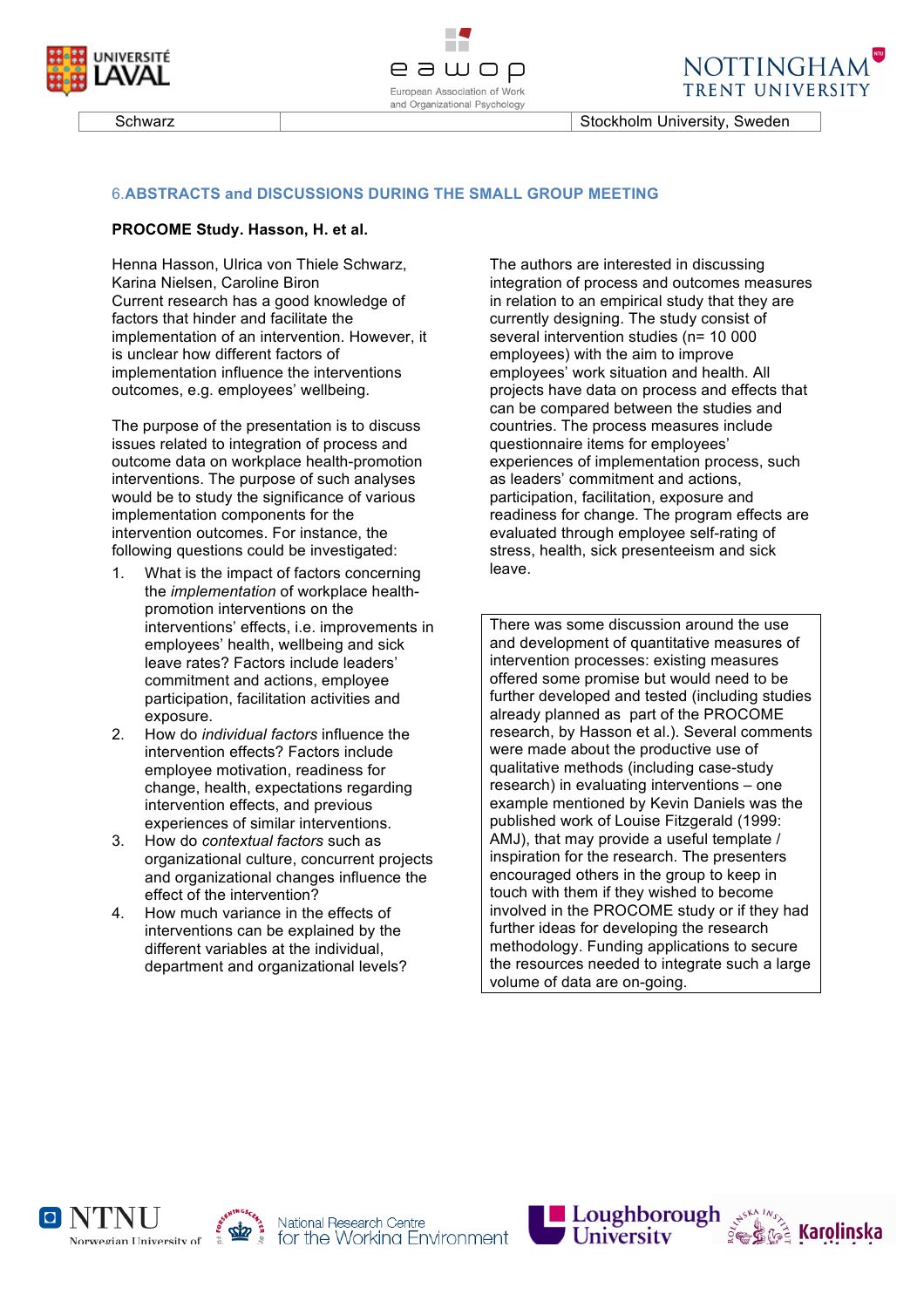





# **Anthony Montgomery : Job burnout and quality of care in hospitals: Developing organizational interventions to address both**

This presentation focused on a large multinational project see:

http://orcab.web.auth.gr/orcab/Index.html

To date, relatively little systematic evidence has been published as to what represents an effective and efficient way to improve quality of care and safety in hospitals. In addition, the initiatives that do exist are rarely designed or developed with regard to the individual and organisational factors that determine the success or failure of such initiatives. Indeed, initiatives to improve quality of care can result in increased levels of reported burnout among healthcare professionals. Finally, improving quality of care and patient safety in a hospital setting represents a significant organisational change, however the existing knowledge on how best to influence organisational culture has not been applied to this crucial issue. The following paper will present the results from the ORCAB project; a multi-centre survey supported with funds from the European Union Framework Seven Programme. ORCAB aims at benchmarking the organizational factors that impact on health professionals well being, quality of hospital care and patient safety. It also aims to design bottom-up interventions in order to improve patient safety and quality of hospital care. Ten partners from nine

European countries are participating in the project; Greece, Ireland, UK, Turkey, FYROM, Romania, Portugal, Bulgaria and Croatia. The next phase of the project involves the development of organizational interventions in selected hospitals. The objective is to design bottom-up interventions in order to improve patient safety and quality of hospital care. The present paper will reflect on the process and content issues involved in developing an organizational intervention that seeks to increase well being and improve performance among healthcare professionals.

The discussion centred on how intervention design might proceed and on how process evaluation might be incorporated in this large scale intervention research. It was argued that program and process evaluation were likely to be crucial given the anticipated diversity of intervention activities both within and across national borders. There was also some consideration of the utility of theoretical models of the links between work design and employee well-being as tools / guiding frameworks for intervention planning. The discussion closed with a summary of the next steps of the research and key milestones.







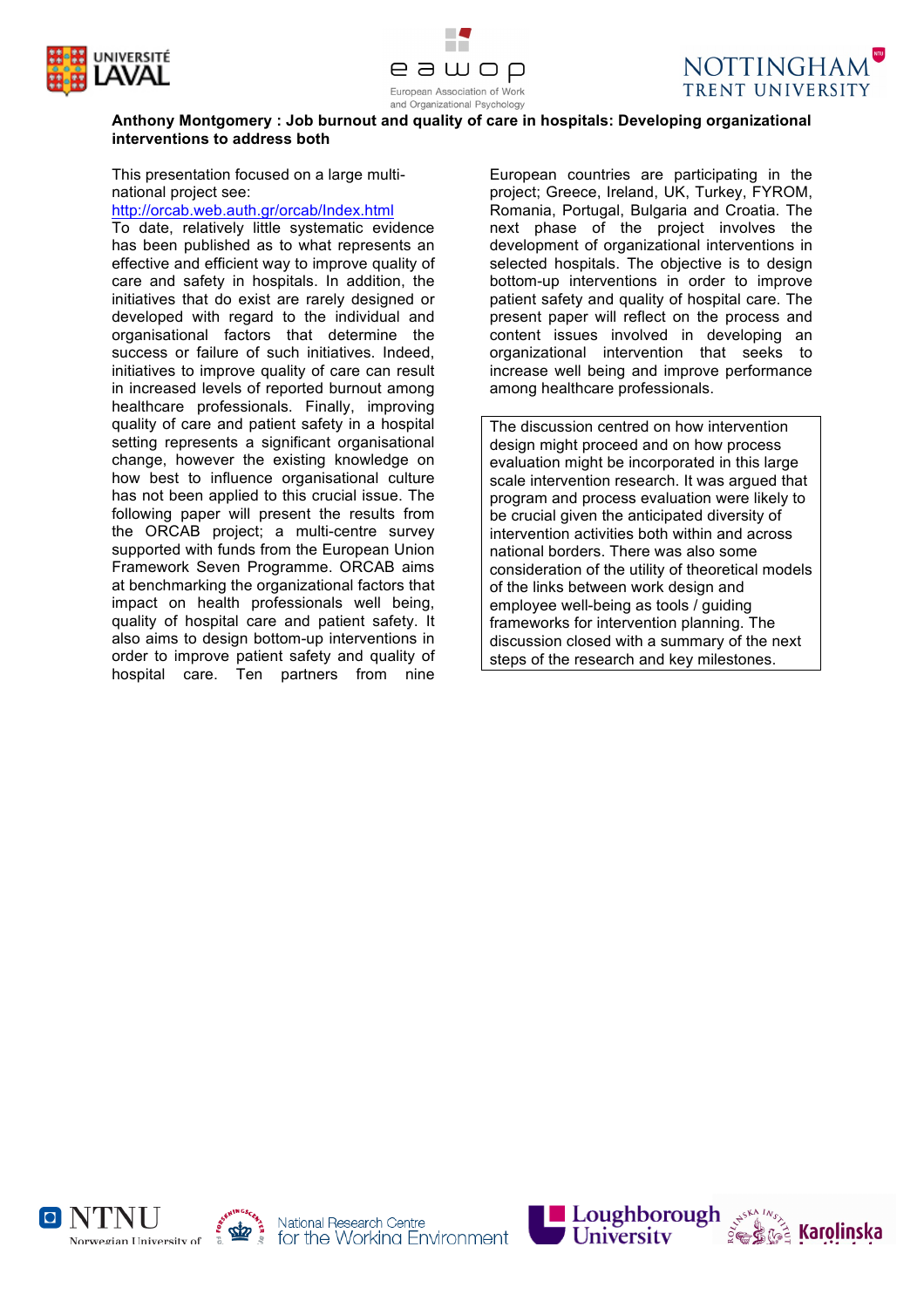





# **Myanna Duncan & Cheryl Haslam: Working Late: Enhancing productive and healthy working environments**

Working Late is a four year collaborative research project addressing practice and policy issues associated with later life working. The project is funded by the New Dynamics of Ageing (NDA) Programme. Working Late is developing and evaluating innovative interventions and design solutions to promote health and quality of working life for employees of all ages. This is particularly important given the increasing age of the workforce. The ageing workforce creates a demand for research to support evidence based policy and practice, promoting the productivity, workability and quality of life of older workers and the economic competitiveness of the UK. The Working Late multidisciplinary research adopts a mixed method research approach of focus groups, interviews, surveys and interventions. The defining feature of the research project is engagement with agencies, employers and older workers to guide the research process and disseminate the findings. The four interconnected work packages on the project examine: User Engagement and dissemination; Dynamics of later life working; The Occupational Health Context; and The Work Environment.

To date, the research has successfully achieved four aims. Firstly, the identification of barriers and facilitators to working late, including the impact of age related legislation and the logistics of the journey to work. Secondly, the identification of optimal, evidence based occupational health provision and best practice in occupational health services accommodating the older worker. Thirdly, the research has developed, implemented and evaluated workplace interventions to promote the health and workability of workers across the life course.

Finally, the research has developed design models for an inclusive workplace which optimises health, well-being, safety and productivity of workers across the life course. We anticipate that the research findings may facilitate sharing of best practice in intervention implementation and evaluation, as well as the identification of contextual factors influencing organizational interventions for health and well-being.

It was notable that the interventions described were being targeted at a very large number of participants in a large number of different organisations. This led to an impressive and diverse array of intervention activity. It was important to also note that common and effective elements of the interventions had been identified (e.g. the use of individualised feedback and the active marketing / publicity of interventions within participating organisations). Several interesting examples of intervention practice were described in some detail including the 'Walking Lunch' that employees could easily incorporate into their everyday work routines: this was discussed as being a particularly notable component of effective intervention. The importance of process evaluation was discussed in relation to the type of interventions described. Several intervention process effective process management

strategies described in the presentation also appeared in the discussion of work re-design interventions (e.g. participative design processes, recognition of diversity among those receiving the intervention, importance of line management involvement and engagement).

O NTNU Norwegian University of





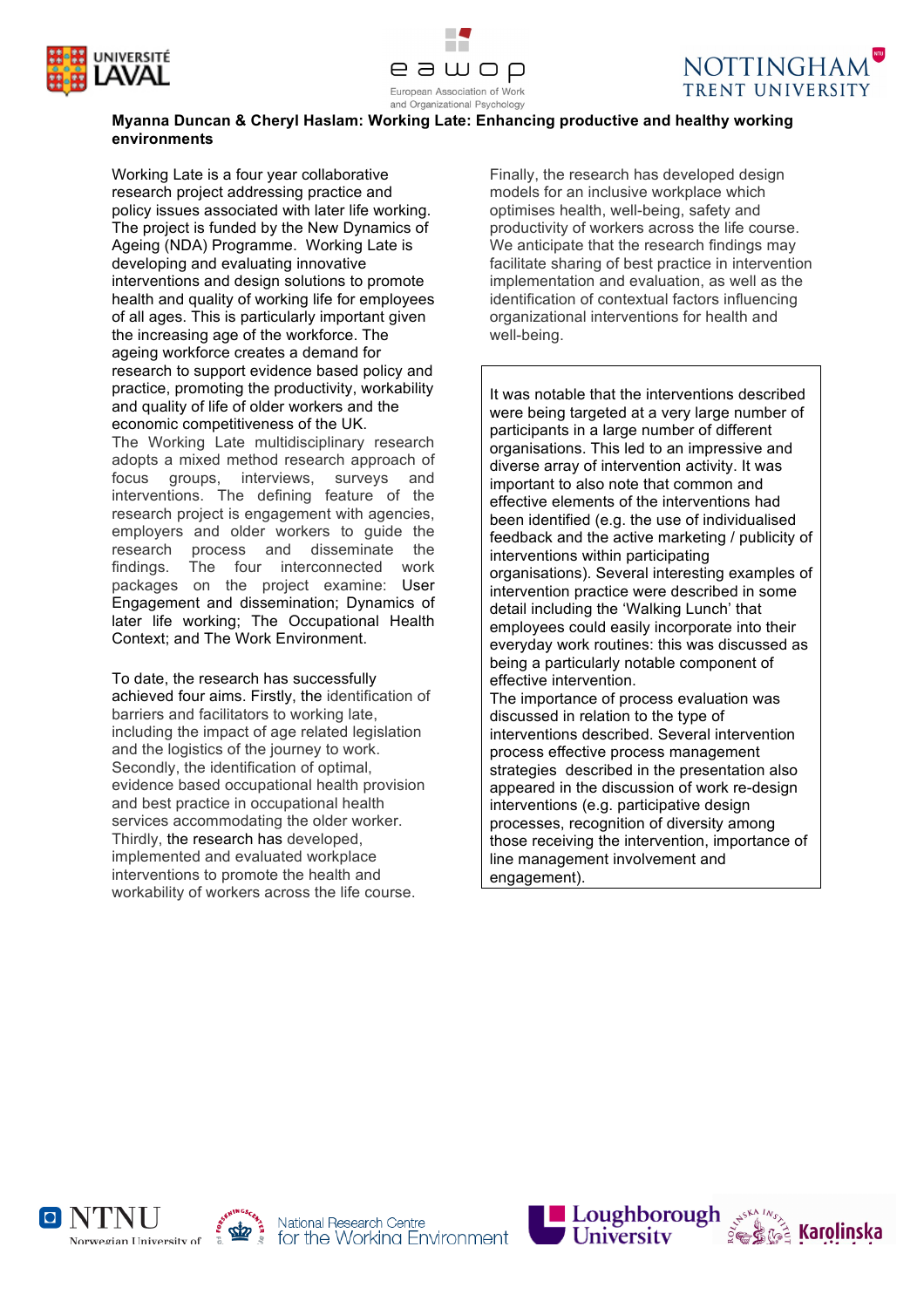



## **Johan Simonsen Abildgaard: Studying organizational occupational health interventions from an organization theory perspective**

#### Introduction

Currently organizational occupational health interventions (OOHIs) are being evaluated using primarily effect evaluation and secondarily process evaluation. This is also the case in an intervention project currently being implemented in the Danish postal service. Recent reviews of the literature on OOHI underline the necessity for increased knowledge of what mechanisms drive change (Murta et al., 2007; Egan et al., 2008). To address this, the current project will explore the qualitative processes from initial planning to completed implementation of the intervention.

### Methods

A longitudinal OOHI design was applied in a part of the postal service in Denmark. The project includes two intervention groups and two comparison groups. Field study and interview data from the intervention groups are used to illustrate the critical points in the intervention process, illuminating the points of translation where, strategy decisions are translated into action plans, or action plans are translated into action. This use of "translation" as a methodological lens is based on both Røvik (2007) and Callon (1986). Furthermore the importance of sensemaking (Weick 1995) is discussed with the regard to intervention support.

### **Results**

Analysis revealed how and at which points in the intervention process the consultants, the employees, the context, and situational factors influenced the progress of the interventions.

Results indicate that during and in between points of translation, several important processes take place. Enabling employee participation in the OOHI is problematic, production issues overrule the OOHI and management constantly reposition the project in relation to current organizational strategies.

### Conclusion

This study shows that there is a great deal of knowledge to be gained from opening the black box of interaction between intervention and organizational context, hereby unravelling the multitude of processes happening around interventions. From this project we learn how qualitative organizational research methods can improve the knowledge of what processes affect the outcome of OOHIs.

Johan argued that important information on process evaluation can be obtained from organizational theory; i.e. that we need to move from a perspective of organizations as stable units and interventions with a 'before and after' to studying 'organizing' (in which change should be perceived as a constant and not something planned). Using a sense making approach, he demonstrated how organizational members shifted between states of not making sense of the intervention project and making sense throughout the course of the project.

The discussion following the presentation focused on measuring outcomes of intervention projects. Often, minor activities and changes are made that are difficult to capture in surveys.







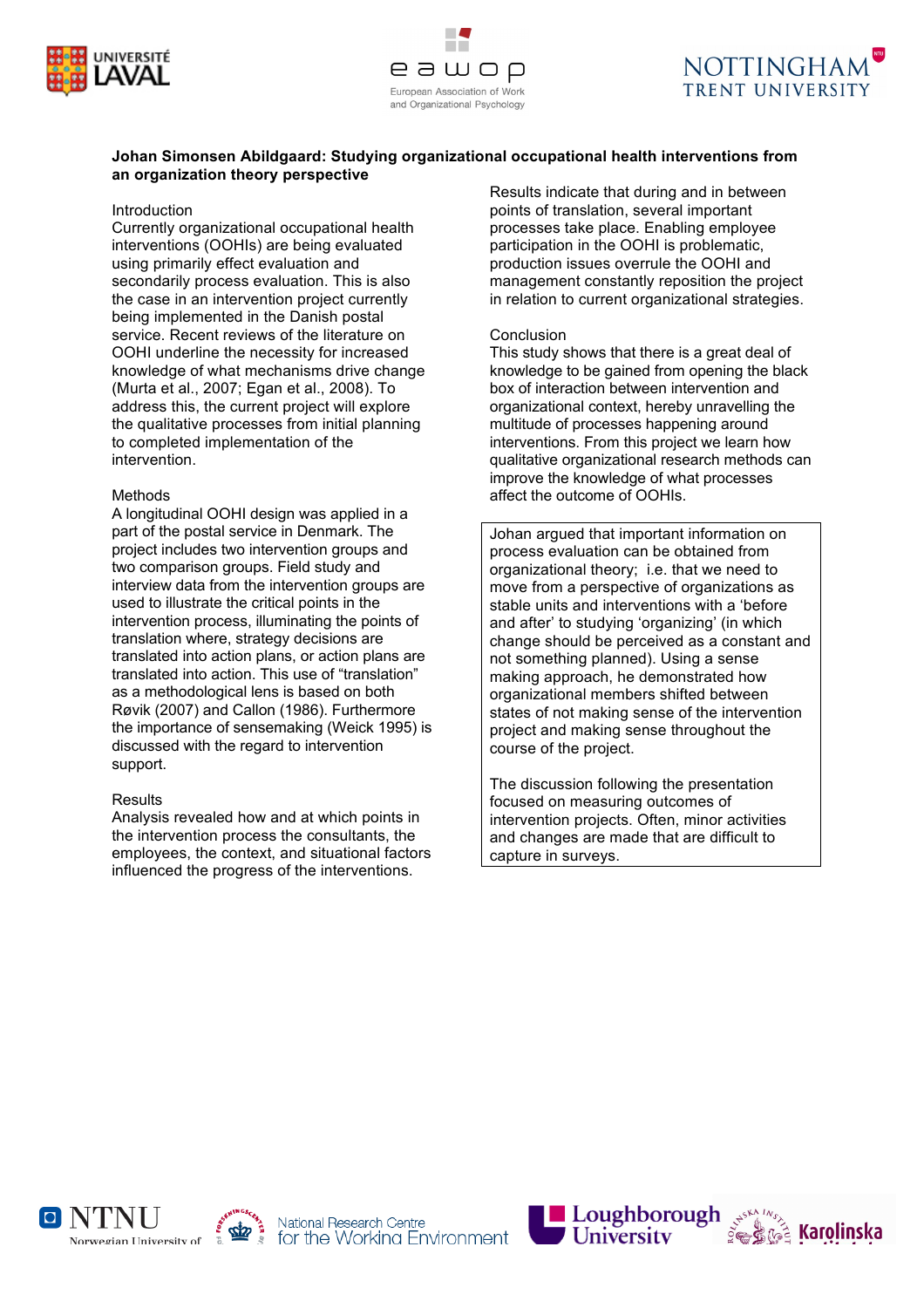





## **Louise Pederson: Applying a realistic evaluation model to occupational safety interventions**

*Background:* Recent literature characterizes occupational health and safety interventions as complex social activities, set in complex and dynamic social systems. Hence, the actual outcome of an intervention will vary, depending on the intervention, context, mechanisms, and the interplay between them, and can be categorized as positive or negative, expected or unexpected. Organizational context and personal characteristics of key actors are identified as crucial for the implementation and results of occupational health and safety interventions. However, little is known about 'how' to include these in evaluations of intervention effectiveness. A revised realistic evaluation model has been introduced as a method to overcome these challenges. The key question of the model is: *What works for whom, under what circumstances, in what respects and how?* Contextual factors such as underreporting of accidents/injuries, production pressure, unplanned organisational change, and mechanisms (personal characteristics), e.g. leader and worker motivation, are all included in the model and are proposed to be measured using quantitative and qualitative methods. This revised model has, however, not been applied in a real life context. *Method:* The model is applied in a controlled, triadic, integrated (leader-based/worker-based) safety intervention study (2008-2010) in a medium sized wood manufacturing company. The interventions are based on DeJoy's theory of integrated accident prevention and involve: 1) the safety committee, 2) the seven supervisors and three safety representatives and, 3) 130 workers.

*Results:* The model's systematic inclusion of context and mechanisms provides a framework for more valid evidence of what works within accident prevention. Motivation among key actors is identified as crucial for the implementation of interventions.

*Conclusion:* The revised realistic evaluation model can help safety science forward in identifying the key factors for occupational safety interventions to succeed. However,

future research should strengthen the link between output (immediate intervention results) and outcome (all effects the end-user experiences).

Louise developed a model of how we made use realistic evaluation in safety research. To illustrate the reality of conducting research in changing organizations, she described the changes that occurred in participating organizations before the intervention project started: Companies closed down or withdrew from the intervention. She identified challenges in organizational research using the quasiexperimental design and suggested a move towards realistic evaluation: What works for whom, when, under which circumstances in what respect, and how? Realistic evaluation focuses on identifying the change mechanisms, which can relate to both personal characteristics and interpersonal relations, and understand the context in which change takes place, both at the global, national and local levels. She emphasized the importance of using mixed methods and the ability of distinguishing between theory and program failure.

The discussion following the presentation focused on measuring the effects of the interventions. Most often researchers are forced to measure the effects when the funding is running out, as opposed to when effects become significant and measurable following an intervention. It is often difficult to capture the effects of short-term and long-term effects in one follow-up. We may also need to acquire other methods of measuring effects – in this study a logical outcome measure was accident ratesHowever, in reality these may not be 'hard' data, as culture plays an important role in accident reporting – and people change their anchors of time – what at the beginning may seem like 'to a high extent' may be perceived to be 'to a lesser extent' without any actual changes taking place.







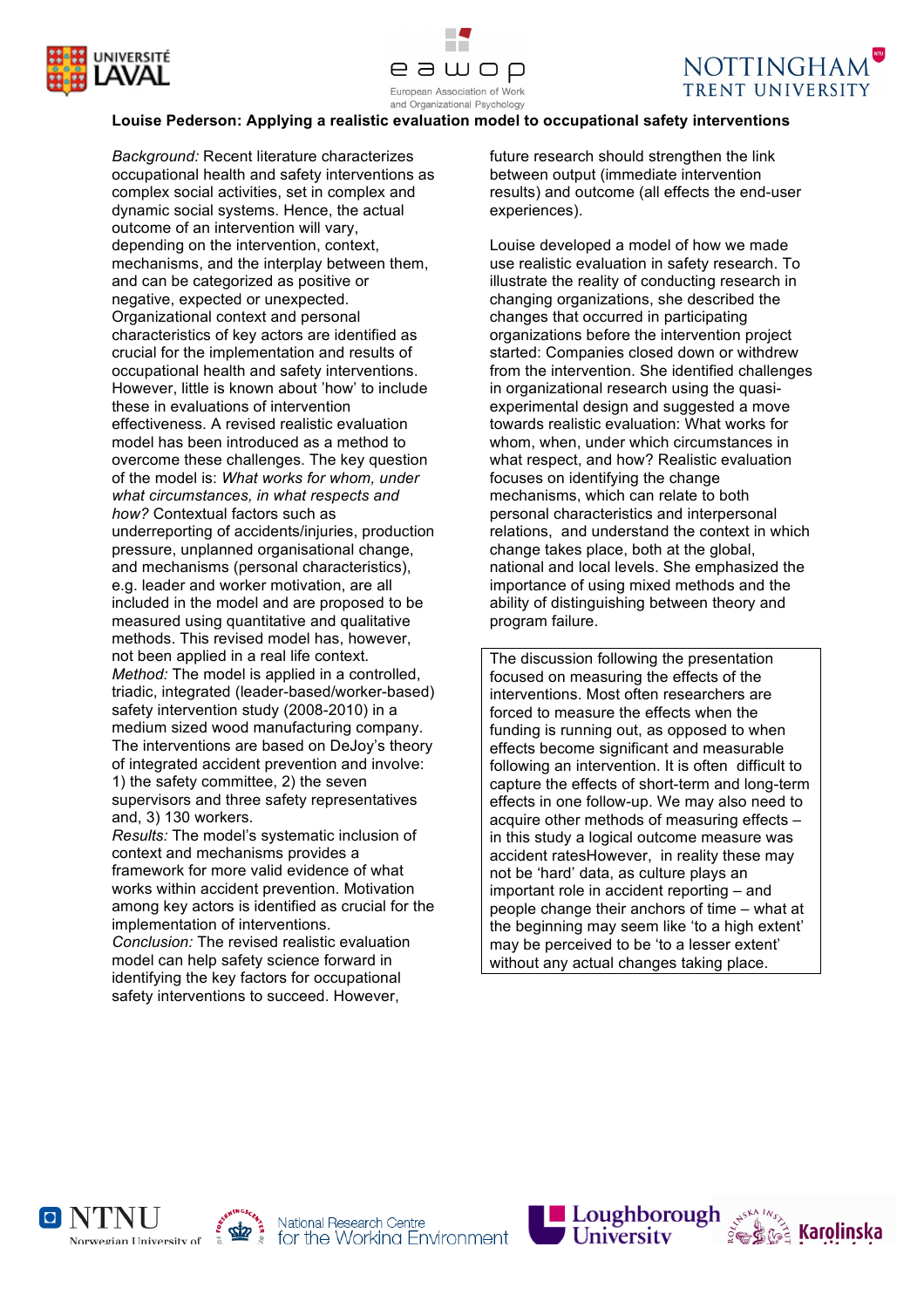





## **Ulrica von Thiele Schwarz & Henna Hasson**: **Using behaviour analysis to understand obstacles to successful implementation**

No matter the type of intervention that is being implemented, succesful implementation requires behavioral change of individuals, on all levels of the organisation. Operant psychology $<sup>1</sup>$  and the use of behavior analysis</sup> is a theory of human behavior that takes a functional approach to behavior change, e.g. aims to understand behavior based on the contingences (antecedents and immediate consequences) of the behavior. Given the assumption that implementation requires behavior change, behavior analysis could be a theoretically driven way of investigating the implementation of core intervention components. We have used this approach in a project where teamwork was implemented in an emergency department. First, we used structured observations with short follow-up questions during the early face of implementation to uncover what employees were doing in practice, in relation to the planned process. In other words, we investigated to what extent the core intervention components (planned key team behaviors) were implemented in clinical practice, but more importantly also which contingencies increased or decreased the likelihood of the key team behaviors. We then used the result to advise the organization on changes that, based on the behavioral analysis, would make the key behaviors easier and more likely to be informed. Hence, the focus in this kind of analysis is on the functional relationship between factors in the environment and context and its relation to the key behaviors. In this presentation, we want

present a case using behavioral, or functional, analysis of the microsystem involved in the change, discuss if this method and theory can be useful in achieving more successful implementation of interventions and if so, how it can be scaled up.

<sup>1</sup>Skinner BF. Operant behavior. American Psychologist. 1963;18(503-515).

Ulrica introduced the concept of behavior analysis to understand obstacles in implementing successful interventions. Workshop participants were ask to list some of the factors important to intervention implementation and based on this list, Ulrica discussed the behaviors of intervention participants, e.g. what affects the behaviors of senior managers, and what is the function of such behaviors: Senior management commitment may have different functions in different organizations. Ulrica suggest working backwards – if we want them to change behaviors in a certain way then we need to analyze how do we get them to change these behaviors?

In the discussion following this presentation the interaction between different stakeholders was highlighted: Line managers's behaviors may change and as a result so do senior managers behaviors. We are unable to predict how behaviors change in organizational networks.







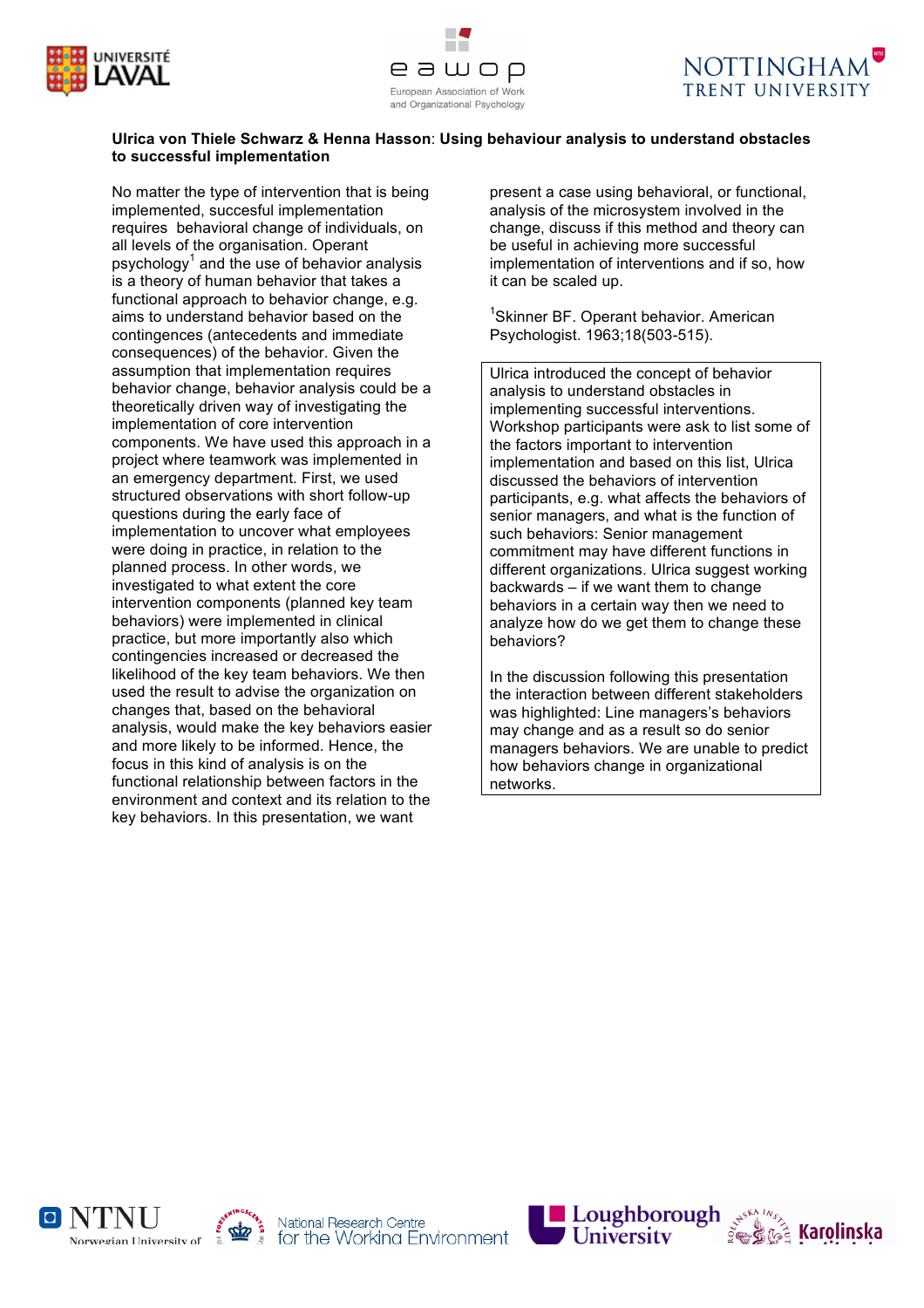





### **Maria karanika-Murray, Caroline Biron, Ray Randall Social identity theory and the implementation**

This presentation will explore the potential that social identity theory can offer for understanding when organizational interventions for health and well-being succeed or fail. We suggest that social identity theory can be fruitfully integrated into our body of knowledge on organizational interventions to help to explain compliance with intervention efforts and resistance to change, and to determine the social conditions for successful interventions. Results from intervention studies show that it is not sufficient to understand organizational interventions on the basis of intervention or individual characteristics. Instead, the change itself and the way it is implemented are influenced by group membership and social identity. It is important for developing successful intervention to understand how this happens. Furthermore, the fact that organizational interventions are often implemented at the group level underlies the importance of considering theories that explain group processes. We develop intervention theory by integrating social identity theory with current knowledge on organizational interventions, before we explore the implications for research and practice.

It is well-documented that social groups are important to individuals and help them define their personal identity (self-categorisation). People tend to categorise others such that within group differences are minimised and between group differences maximised (social identification) (Bartunek, Lacey, & Wood, 1992; Fiske & Taylor; Tajfel et al., 1971). The strength of one's identification with their work group (Ashforth & Mael, 1989) determines the degree to which they internalise the group's

values and goals. This provides an intrinsic motivational component that governs acting in line with group membership and compliance/active engagement in the group's activities. This makes it likely that the degree to which an intervention is accepted by an individual will depend on the strength of their identification with their work group (the group that is affected by the intervention). If an individual sees the intervention as beneficial for the group as a whole and others in the group see it as beneficial, then the chances of engagement are enhanced. The proposition of social identity as a mechanism for change can be applied to targets other than the work group. For example, people can also identify with a strong leader or with the organization's values and goals and therefore identification with the leader is important for providing unity and direction, especially in the context of organizational interventions, where change is nearly always top-down.

These propositions hint to a number of possible prerequisites for successful interventions, for example: designing interventions in accordance with the group's identity, goals and values; recruiting influential individuals within the group as intervention champions; strengthening identification with the leader or perceptions of the leader as congruent with the group's identity; or adapting an intervention as it is being implemented to assimilate changes in group differences and social identification.







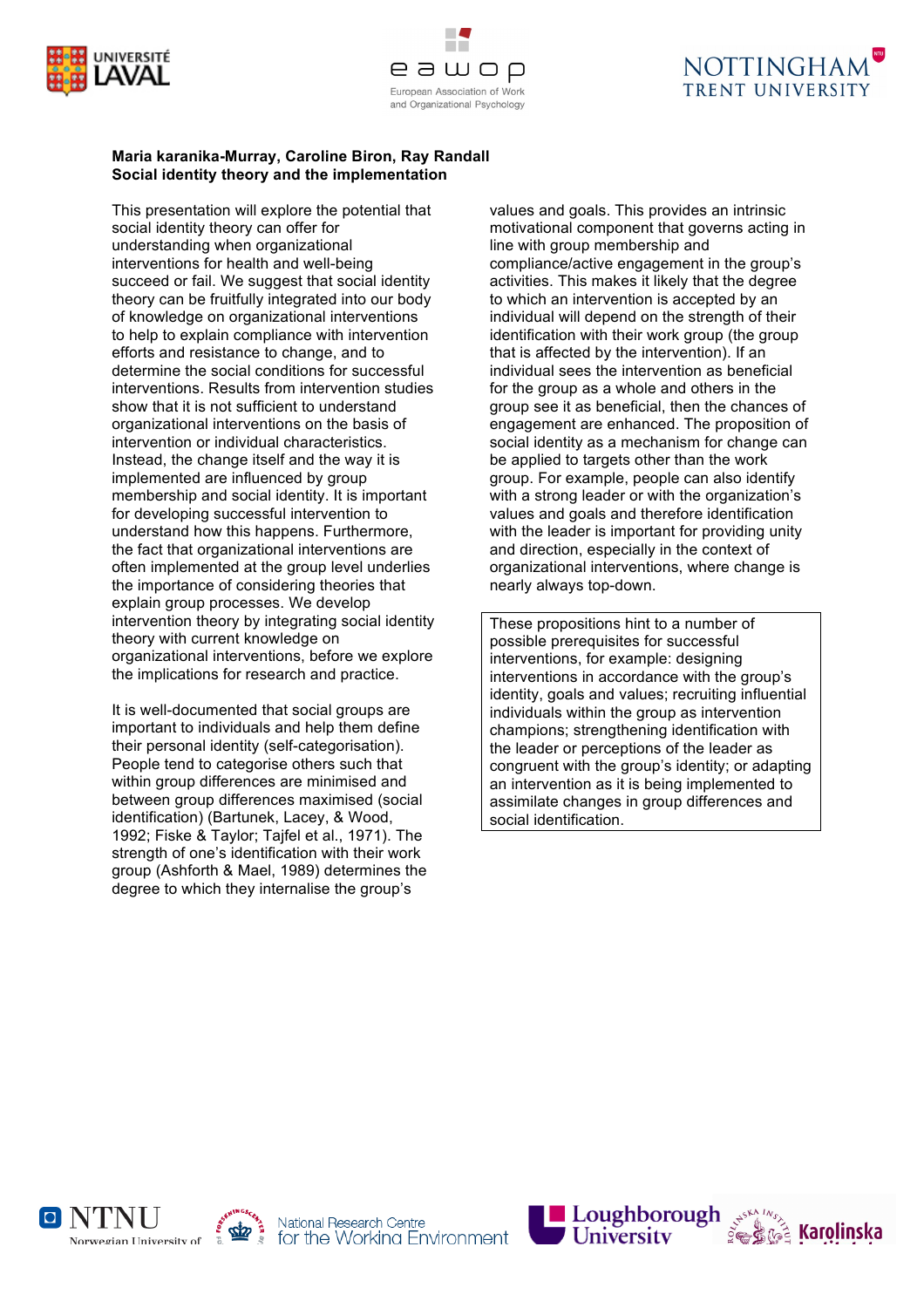





# **Caroline Biron**

# **Evaluating "active ingredients" in organizational stress interventions**

Increasingly, researchers are proposing measures and constructs to be considered to evaluate the intervention process (Randall, Nielsen, & Tvedt, 2009; Tvedt, Saksvik, & Nytrø, 2009). Yet, there is very little information available on how to actually evaluate the intervention process and which mechanisms need to be triggered in order to produce the intended effects on outcomes. Semmer's (2006) review on stress interventions emphasizes attempts to create a healthy workplace by changing ergonomic aspects, job content, work organization, and social relations. This study aimed to evaluate if improvements in psychosocial work characteristics, job satisfaction and psychological distress would be moderated by exposure to (a) meetings with one's manager (b) changes in team processes (c) changes in tasks, and (d) changes in working conditions.

The study was conducted in two Canadian organizations, a university and a hospital, where three intervention projects were conducted over an 18-month period. The study comprised two conditions (intervention vs. comparison) based on naturalistic (nonrandomized) groups  $(N = 399)$ . To collect

information on implementation, 24 individual interviews with managers and employees and seven group interviews were conducted at month 15, for a total of 73 participants met.

**Results.** Results showed that meetings with one's manager to discuss difficulties (and positive aspects) encountered at work appeared to be an "active ingredient" of the intervention as employees who met their manager more frequently reported more increases in 'Rewards', 'Participation in decisions', and improvements in the quality of the relationship with that manager. However, the also reported less improvements in 'Psychological distress' compared to their colleagues who met their line manager less frequently.

**Conclusion:** Managers appear as a potentially key constituent of the positive effects found in outcomes. The study illustrates how elements of the intervention process can be used to further our understanding of the intervention effects. Further studies are being conducted in order to clarify the roles and needs of line managers during organizational interventions. Factors facilitating and hindering their ownership of the intervention will be discussed.







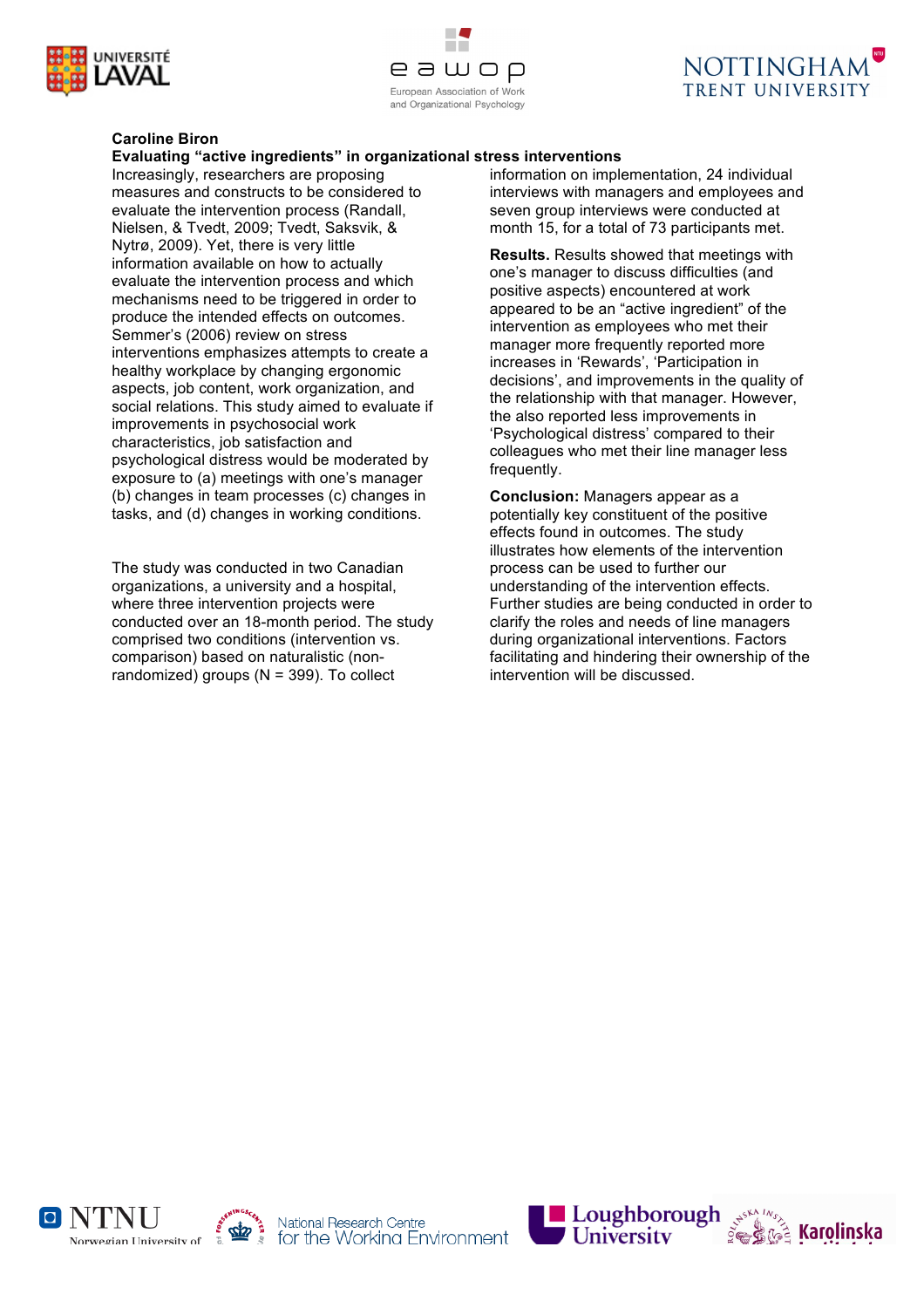





#### **Maria Karanika-Murray &George Michaelides The Four pillars of organizational intervention: Incorporating context into content, criterion and process issues**

There are four elements of any organisational intervention or change initiative: (i) content issues (the actual substance of the intervention), (ii) criterion issues (the outcome/s that an intervention is designed and intended to change), (iii) process issues (the working mechanisms of change/interventions; these focus on how an intervention is implemented and the actions taken to optimize this implementation), and (iv) contextual issues (the internal and external socio-economic conditions in an organization's environment; the system within which change/interventions operate). We currently know a lot about how to develop the content and evaluation criterion of an intervention, and process evaluation is a new and fast growing field.

However, our understanding of the role of contextual issues is currently underdeveloped, such that it is unclear how issues at the context or macro level can impact on the success or failure of organisational interventions. It is also unclear how contextual issues can interact with content, criterion or process issues to produce desired or not effects. Conceptual clarity is necessary in order to optimise organisational interventions. For example, it is not uncommon for contextual issues to consist of the 'other' or 'everything

else' category or to be grouped with process issues; neither is conducive to developing a comprehensive intervention implementation programme. Similarly, it is obvious that some contextual issues can migrate to different categories, depending on the aims of the intervention. In this case, organisational culture can equally constitute a contextual issue (an intervention element at the level of the organisational within which an intervention is taking place) but also a criterion issue (when the organisational culture is the target of the intervention).

We define contextual issues as organisational features defined by higher level elements that can impact on intervention implementation, and argue that the effects of content, criterion and process are dependent on contextual issues.

The presentation will explore the role of contextual issues for successful organisational interventions, and propose a number of mechanisms by which context and content, criterion and process can be linked. It will conclude with recommendations for future conceptual and research developments.







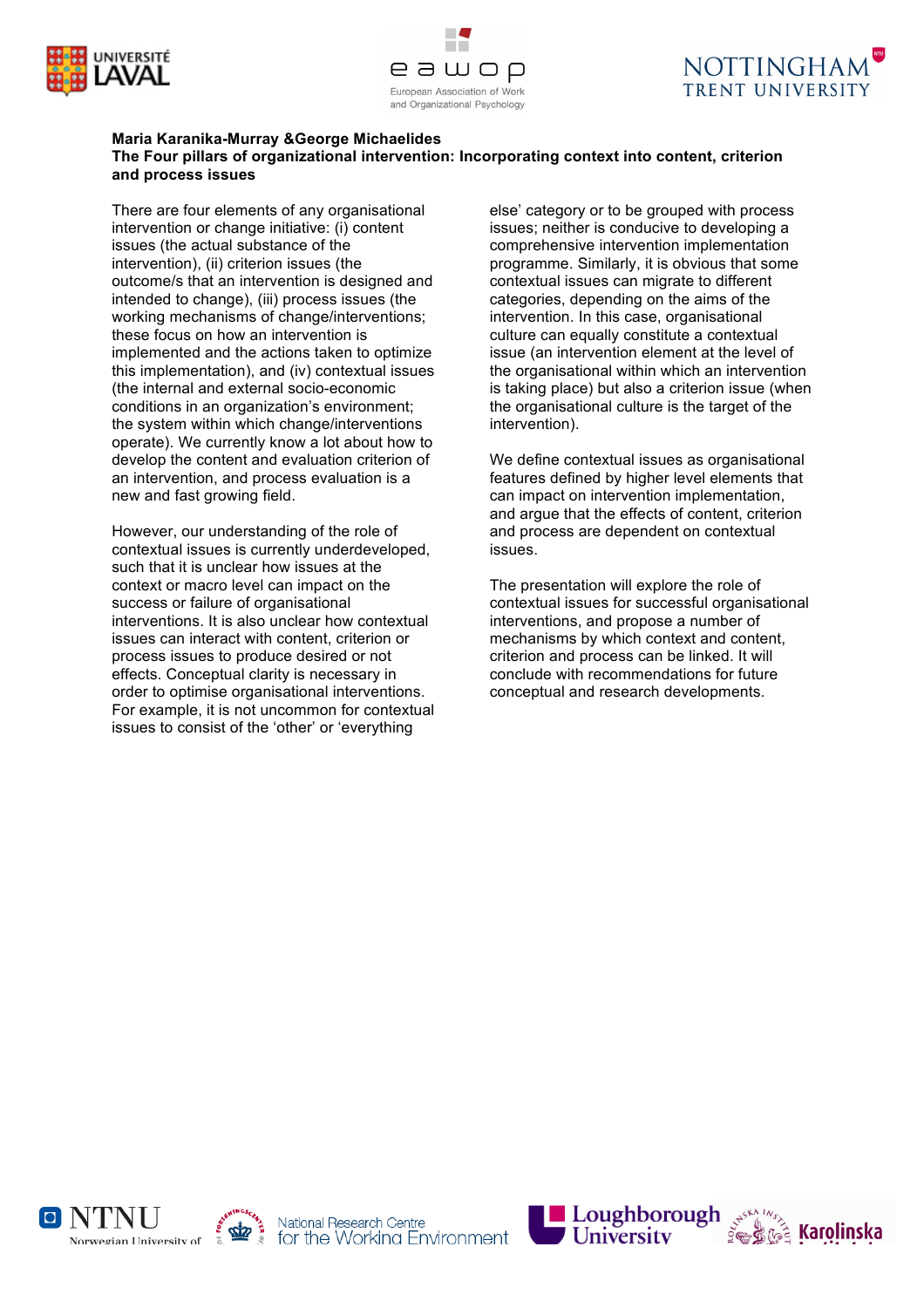





### **Raymond Randall & Karina Nielsen: Workshop on evaluating process issues in organizational interventions.**

In this workshop, a model published in EJWOP (Nielsen and Randall, 2012) was presented. The model is based on the fact that occupational health interventions result in inconsistent effects despite being based on theoretical frameworks. This implies that intervention research needs to be designed in such a way to capture why and how interventions produce or fail to produce certain outcomes. The model is evidence-based and contains three levels of elements that appear to be crucial in process evaluation: the context, the implementation strategy, and the participants' mental models. The workshop starts by considering the workshop as an intervention, and discussing the ways in which process data could be collected. Participants engage with the interventions in various ways.

For example, some of them might not feel concerned about a problem, whereas some will have a strong interest in enegaging in remedial action. Different types of contextual issues can also influence the intervention activities and their effects. In summary, we still need to define what to measure and test the reliability of the measures we use to measure process and contextual issues. Also, there is a need to understand how different employees perceive and participate in interventions that are, in theory, homogenous (variability in exposure). When should we collect the data in an efficient way so as to achieve a balance between its suitability for researchers and for practice/clients. We should also consider nonlinear models in our research designs to investigate reciprocal relationshiops between processes and outcomes. .







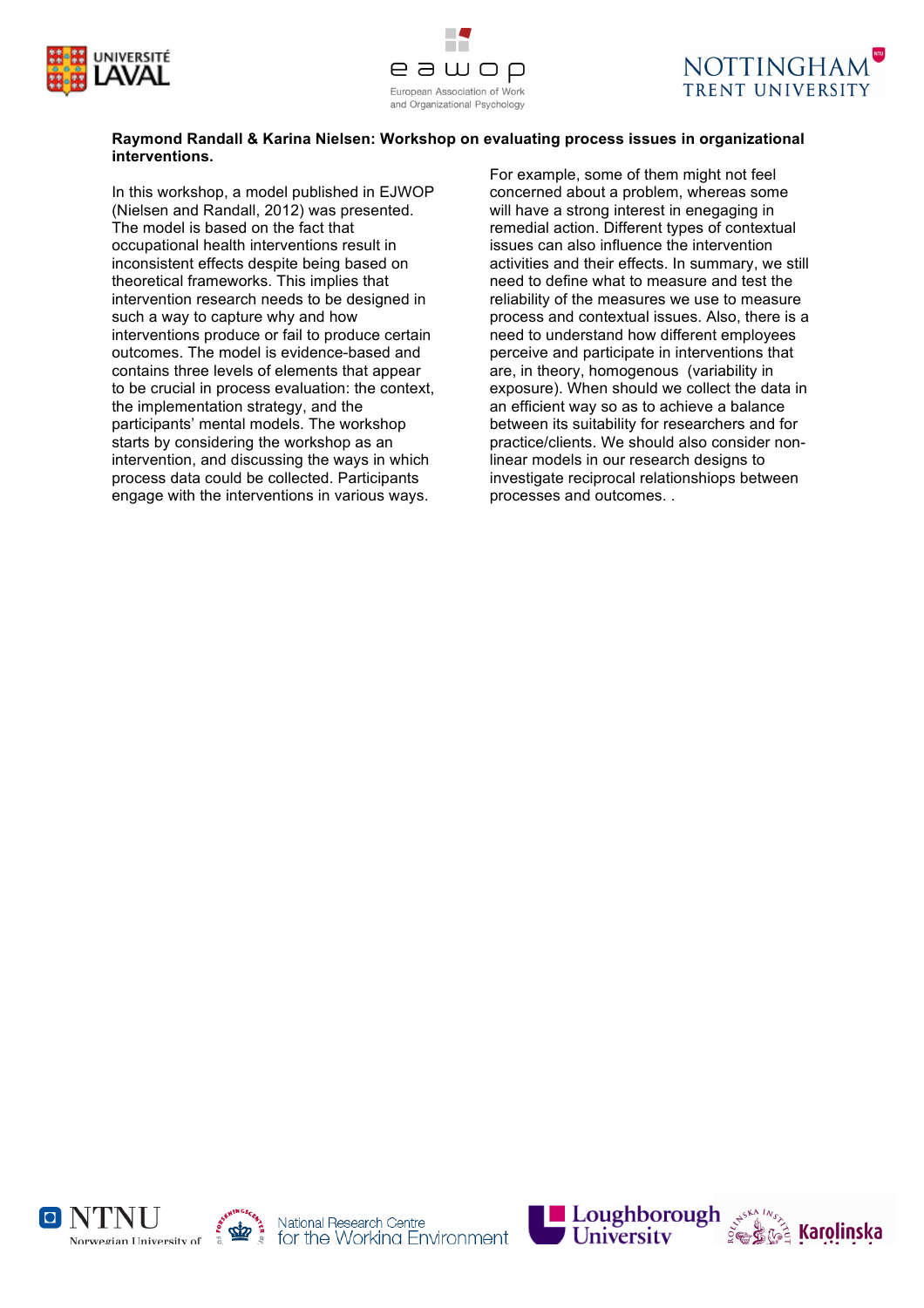





#### **Mackay, C. J., Palferman, D. J., and Mellor, N. Management Standards and work-related stress in Great Britain: Monitoring and evaluation of their implementation within organizations.**

In 2004 the UK Health and Safety Executive launched a series of Management Standards to help organizations tackle the problem of work-related stress and associated sickness absence. At an organizational level the Management Standards approach enables the assessment of current exposure to a range of stressors, then the development and implementation of action plans to reduce risk, followed by subsequent re-assessment. The change pathway required the workforce and management to participate together in risk assessment and action planning.

To test this process, an implementation plan based on five priority sectors (those with the highest incidence of stress-related health problems and associated sickness absence) was developed (Sector Implementation Plan 1 or SIP1). This required the collaboration of initially 100 organizations and was intended to enable a full evaluation of the Management Standards approach to be undertaken. Especially important was to understand any

**Kevin Daniels Using science and practice to improve policy**

The purposes of this presentation are two-fold. The first purpose is to review critically yet constructively policies and guidance for organizational practice based on prescriptions for job redesign. The job or workplace as the units of analysis typify many national and supra-national monitoring systems for workrelated stress, and in guidance and policy, is probably at its most sophisticated in systems

obstacles and barriers to implementation so that the design of procedures could be modified prior to wider implementation.

A second Sector Implementation Plan (SIP2) based on a series of workshops was rolled out to largest 80% of organizations within the priority sectors. Here we report on enablers and barriers to progress to implementation using a range of data:

- (1) Population surveys of awareness and uptake of the Management Standards
- (2) Externally commissioned evaluations of implementation
- (3) HSE internally generated case studies
- (4) Reports from HSE inspectors of progress of organizations participating in SIP2 activities

Results show that both barriers and enablers were encountered at three levels: context, process and content. We reflect on each of these with respect to current policy and practice.

such as the UK's Health and Safety Executive's Management Standards for Work-Related Stress. The second purpose is to suggest areas that policy makers and practitioners may explore to ensure an evolution in guidance, policies and practices that better reflects current knowledge on job design, stress and well-being.